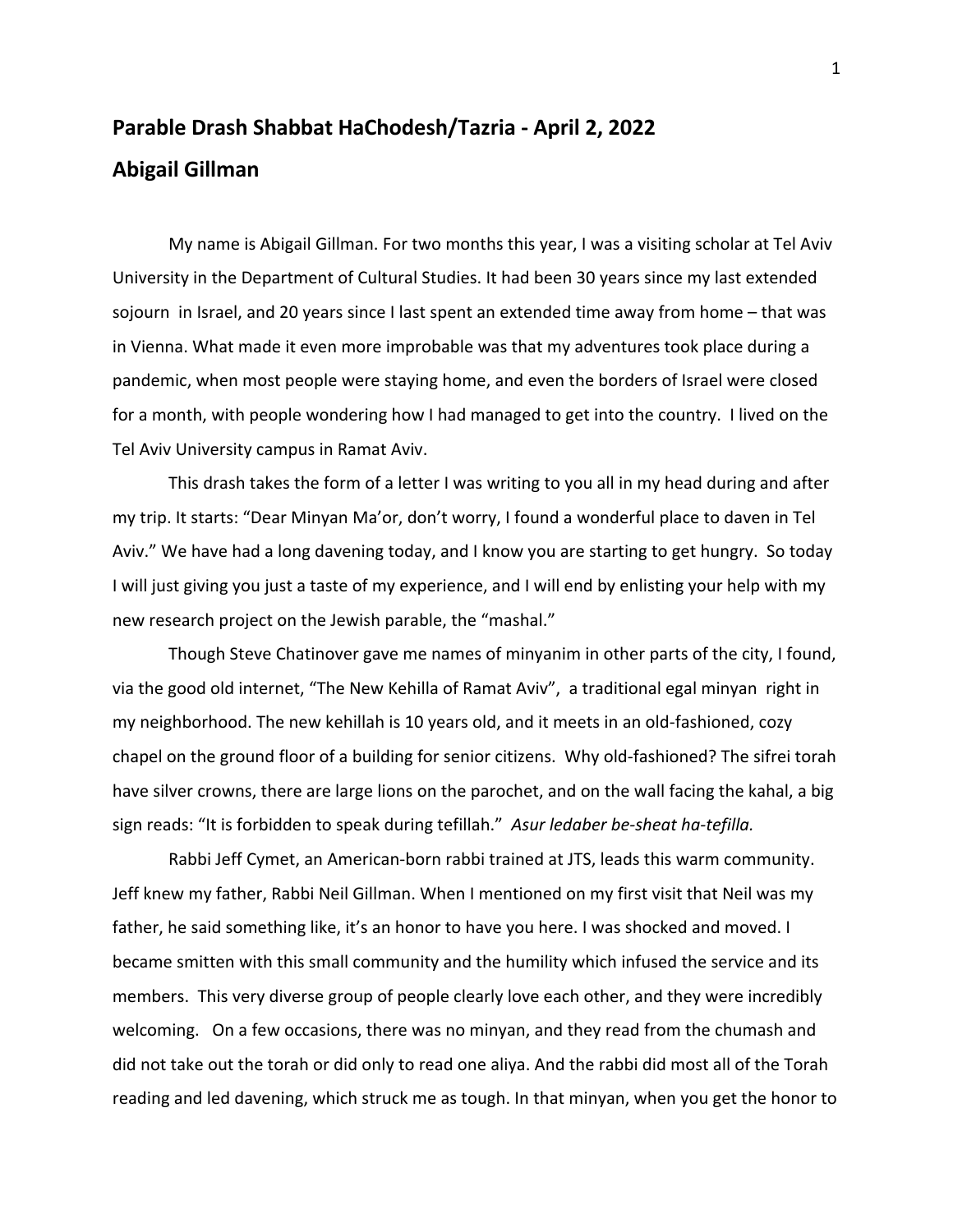open the ark, you also recite shema yisral. When they found out I was a bat kohen (I believe they had never been a male kohen), they invited me to do *birkat kohanim* every shabbat, as is the Israeli custom. Many people told me that it was the first time they had heard a woman in that role. Some other customs: a woman named Ayala gave a second, informal drash just about the haftarah each week. And the blessings for aliyot! Each person received an extended personal bracha from the gabbai, invoking their entire life story.

Because they had trouble getting a minyan as the numbers were rising, and because I felt so connected, I chose to avoiding traveling elsewhere for Shabbat, as I looked forward to davening with the kehilla each week.

I enjoyed using a different siddur, *Va'ani tefilati / Sidddur Yisraeli* published by the Masorti community. I realized that a few small differences with our liturgy really made me pay attention and enhanced my *kavannah.*

This siddur revised the last line of Ein Keloheinu. Instead of saying "Atah hu shehiktiru….et ketoret hasamin," which was only placed there to introduce a short reading about the sacrificial incense that we (and many others) omit, they placed a line which Robbie always sings on Simchat Torah: "Atah Takum,….ki va mo'ed."

This minyan recited a special prayer by Rabbi Nahman of Bratslav when the ark was opened. I loved this prayer, because it added intentionality to the dramatic high point of the service. The words are incredible, it asks God to stop war and bloodshed in the world and bring a great and wonderful peace into the world.

I was very moved that just as in America, when we say a prayer for our country and a prayer for Israel, this minyan also recited two prayers – both for their country. The first, an incredibly beautiful prayer for the State of Israel and the soldiers of the IDF, includes; the beautiful propecy from Micha 4:

ִדּ תוֹ֖אָבְצ הָ֥וֹהְי יִ֛פ־יִכּ דיִ֑רֲחַמ ןיֵ֣אְו וֹ֖תָנֵאְתּ תַחַ֥תְו וֹ֛נְפַגּ תַחַ֧תּ שׁיִ֣א וּ֗בְשָׁיְו ׃רֵֽבּ

But every man shall sit

Under his grapevine or fig tree

With no one to disturb him.

For it was the LORD of Hosts who spoke.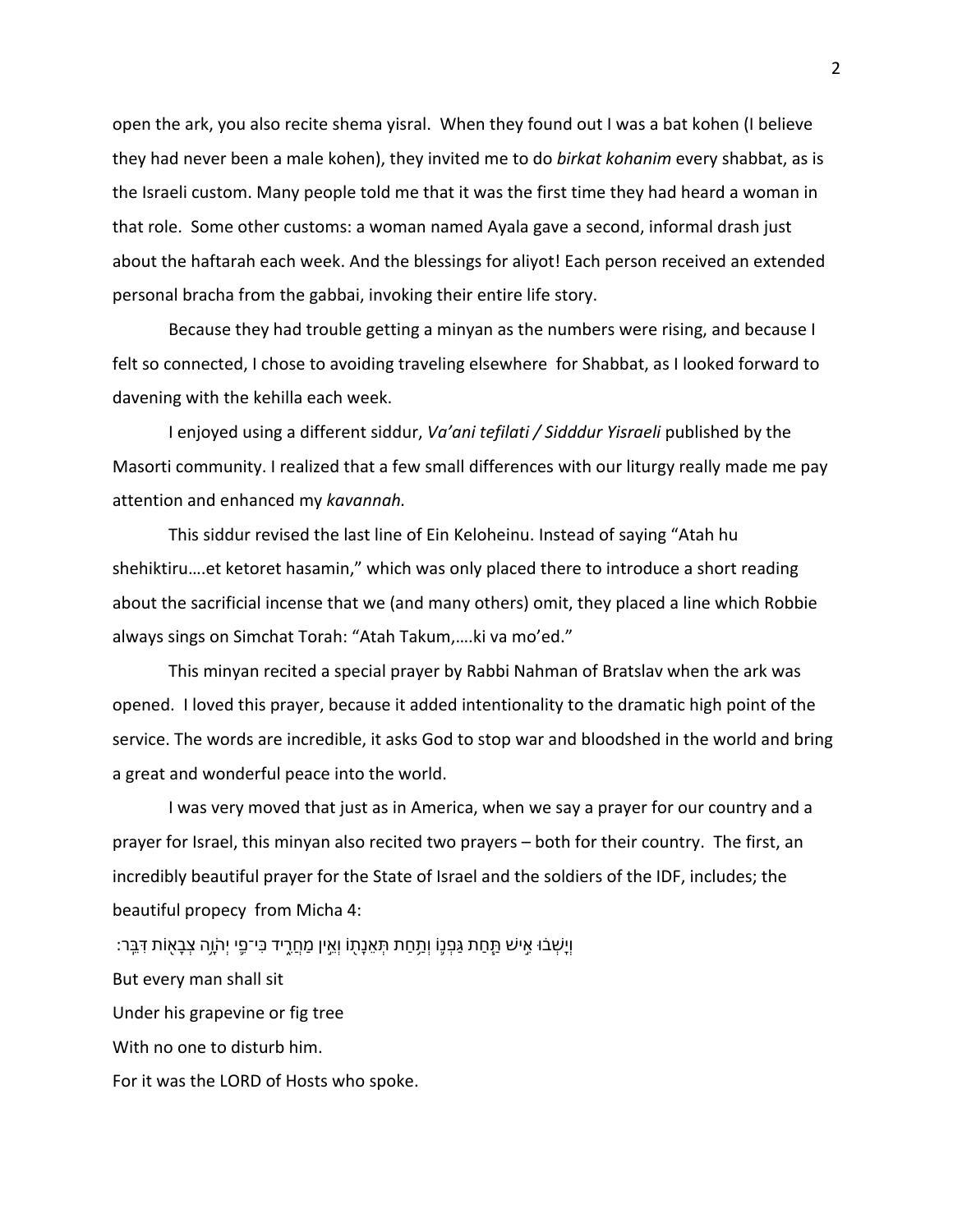And it concludes with the prayer to God to "cast the sukkah of peace on all the inhabitants of the earth." And after, this minyan recited the prayer for medinat yisral composed by Chief Rabbi Yitzchak Herzog, which we say too--only we abbreviate it, and they say the complete prayer of 3-4 paragraphs. (By the way, this prayer book also gave the names of the authors of prayers in the margins, which is why I am able to share this information with you.)

And I wanted to tell you something I discovered about "Elohai Netzor," the final paragraph in the Amidah. Did you know that this prayer is a kind of placeholder for inserting our own, individual, personal prayers? How many of you knew this—raise your hand! No one ever explained this to me. If you look in some editions of siddur Sim Shalom, it says, "you may add personal prayers." The Israeli siddur included a blank space in the middle of "Elohai Netzor" and wrote the words: 'kan hamakom l'hosafat tefillah ishit" (this is the place for adding personal prayer), followed by a blank space, before the end of the paragraph with "yihu l'ratzon…" I love this formatting, as it really invites us to fill that space. I had always thought of the Amidah as a series of formulatic prayers to Gods of Abraham and Sarah and all the patriarchs and matriarchs. I never realized that the Amidah could or should culimate with a "personal prayer," tefillah ishit.

Finally: I have to tell you, my dear Minyan, that I have begun to research the Jewish parable, the mashal (in Ashkenazic Hebrew, the "moshol"). And I want to enlist your help with this project.

The mashal is a special kind of Jewish short story which was useful, in different ways, in many periods of Jewish literature, from the Tanach onwards. Parables read like children's stories, but are written for adults. The most famous biblical parable is the parable of poor man's sheep, which the prophet Nathan tells to King David to get him to recognize his sins. If you study Talmud, Midrash. or the New Testament, you see parables /m'shalim all over the place.

What defines the mashal? It has a special structure. It is a story invented by someone who wants to teach a lesson, a piece of wisdom, about the human experience—the trials of everyday life. But it teaches indirectly. Unlike a fable, where the moral is written out underneath, the parable cannot be rendered into one message or one moral. The teaching can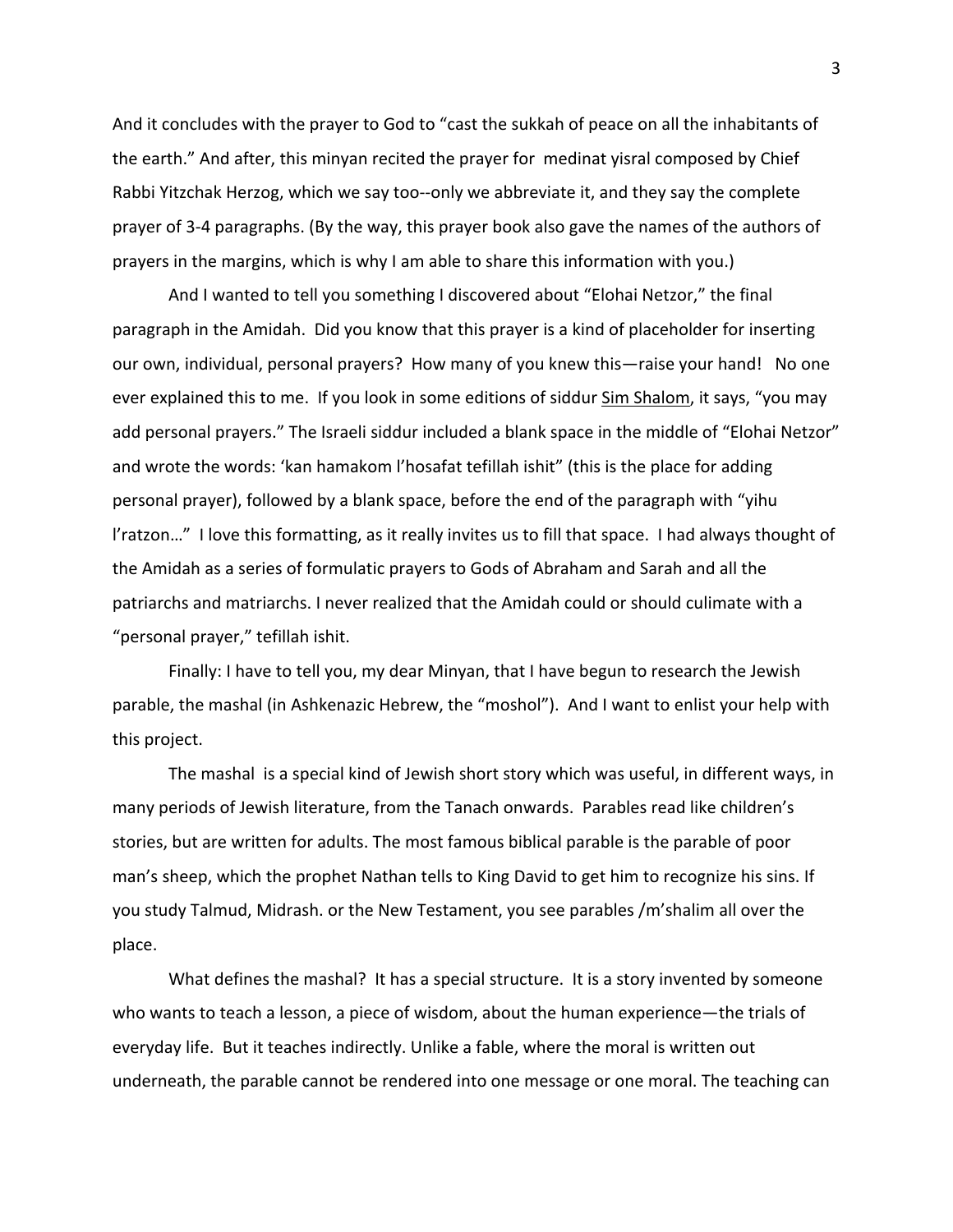only be expressed through a story, and not in a single sentence; each person needs to engage with the story to acquire the wisdom.

Here is an example of how the midrash incorporates a mashal to illuminate the commandment against vengeance and bearing a grudge, which culminates in the famous words, "va'ahvta l're'acha kamocha".

ַלְא־תָקָם וְלָא־תָטֹר אֶת־בְּנֵי עָמֶ֫ךָּ וְאֵהַבְתֵּ לְרֶעֱךָּ כַּמְוֹךָּ אֲנֵי יִהְוֵה

(It just occurs to me that this passage bears some relevance to a minor, barely noticed incident at the Oscars' Ceremony last week.)

Talmud Yerushalmi, Nedarim 9: 4:

It is written, "You shall not take vengeance; you shall not bear any grudge against the children of your people."

What is that like? One was cutting meat and the knife fell down on his hand, should he go and hit his hand?

"You shall love your neighbor as yourself."

R. Akiva says: This is the central principle of the Torah.׃

Notice how the mashal is framed by the two parts of the verse, and forms a didactic bridge from the first part to the second part.

The content of the mashal is arbitrary. The story about cutting myself (accidentally!) with a knife has no logical connection to a commandment against revenge. But it contains a subtle, and critical, implication: that you and your countryman are like one body. If your hand causes harm to your other hand, you would not then go and hit yourself. But it is quite a large leap to the next step, which is to say that you should not bear a grudge or take revenge against another person who causes you harm, because that person is like a part of your body. There is a kind of sleight of hand: through the mashal, violence by one Jew against another Jew is framed as kind of self-injury. It seems to makes sense, but there is a leap of faith if you are to buy into this explanation.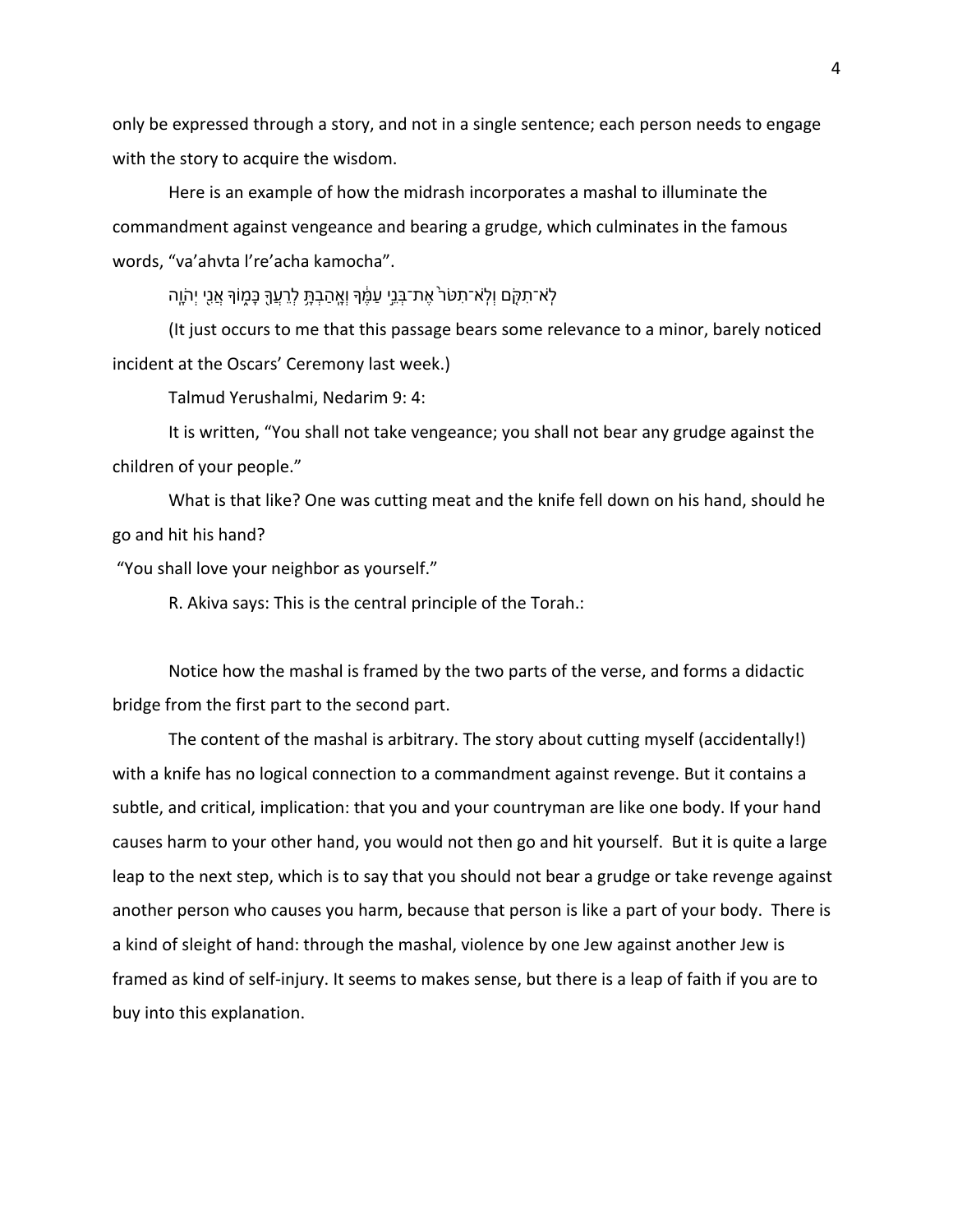Maybe you know the pair of terms in Hebrew "mashal" and "nimshal," translated as Parable and its lesson, or Parable and parabolized. The truth is, the Nimshal is inaccessible. It may be added after the fact, but it does not belong to the mashal proper. For that reason, the simple parable will often leave the listener confused. Those who listen have to figure out what to take away, and what to do. (It's a wholly other way of teaching than we saw today in parshat Tazria, which tell us, if the hair is yellow, do this, if it's red, or green, do this. Do this do that – this is how the Torah often teaches.) But parables teach differently, through the story, and only through the story.

Why are parables told? My theory is that many parables are told to convince people to see things in a new way, to flip or reverse their understanding. "You only need to change your direction" says the cat in one of Kafka's parables called "A Little Fable." In the Tanach, a woman we know as the Wise Woman of Tekoa uses a similar phrase when asked by King David why she told him a parable: לְבַעֲבוּר סַבַּב אֶת-פַּנֵי הַדָּבַר ) (II Samuel 14) – to change the face of the matter, to get him to change his mind about not allowing his son Absalom to return.

Another part of the project is to look at stories which have been read as parables stories whose meaning is so deep and so relevant but defies any attempt to encapsulate a single moral. I think that the Akedah, the Binding of Isaac, and the Book of Job, are two of the most important Jewish parables: they are stories to which Jews return in every generation, which are inexhaustible, and which raise more questions than answers. We will never stop looking for meaning in these texts. There will never be the last word on the Akedah, on why it's in the Torah, why God put Abraham through the trial, whether Abraham did the right thing, who, if anyone is the "hero" --Isaac or Abraham or the angel or the Ram. (I think of Barry's drash on it this story last fall in parshal Vayera.)

Lastly: as a specialist in modern Jewish literature, I am writing about modern writers, such as Etgar Keret, Aharon Appelfeld, and in America, Philip Roth, and of course Shmuel Yosef Agnon, and Franz Kafka, who drew from this tradition of the mashal. They wrote in what I call "parabolic style." I am studying different periods in Jewish history when this kind of style was especially useful: in Hasidism; after the Shoah; and today, in an age of pandemic.I propose that the Mashal is a through-line through Jewish literature from ancient to modern times. These